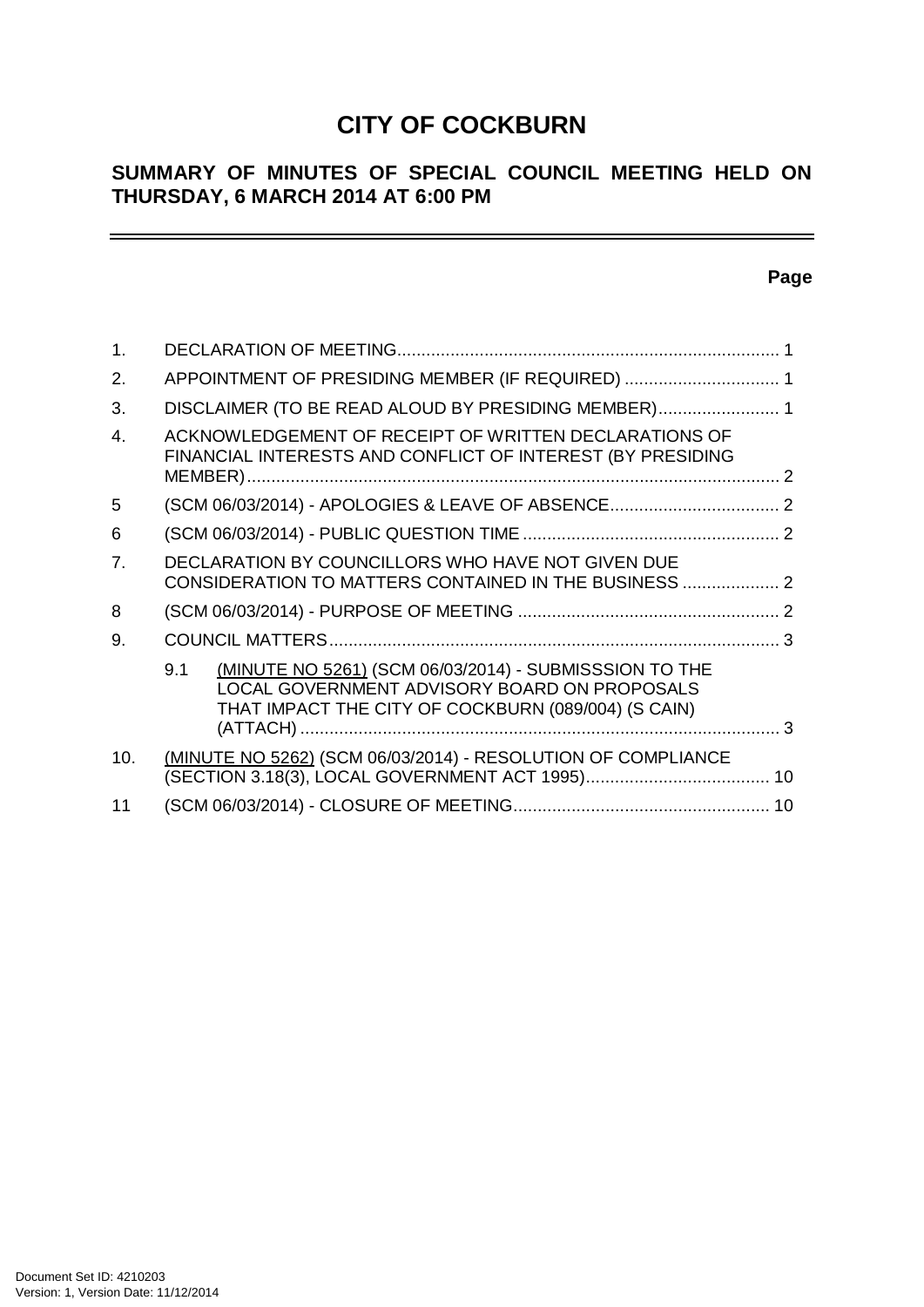Document Set ID: 4210203<br>Version: 1, Version Date: 11/12/2014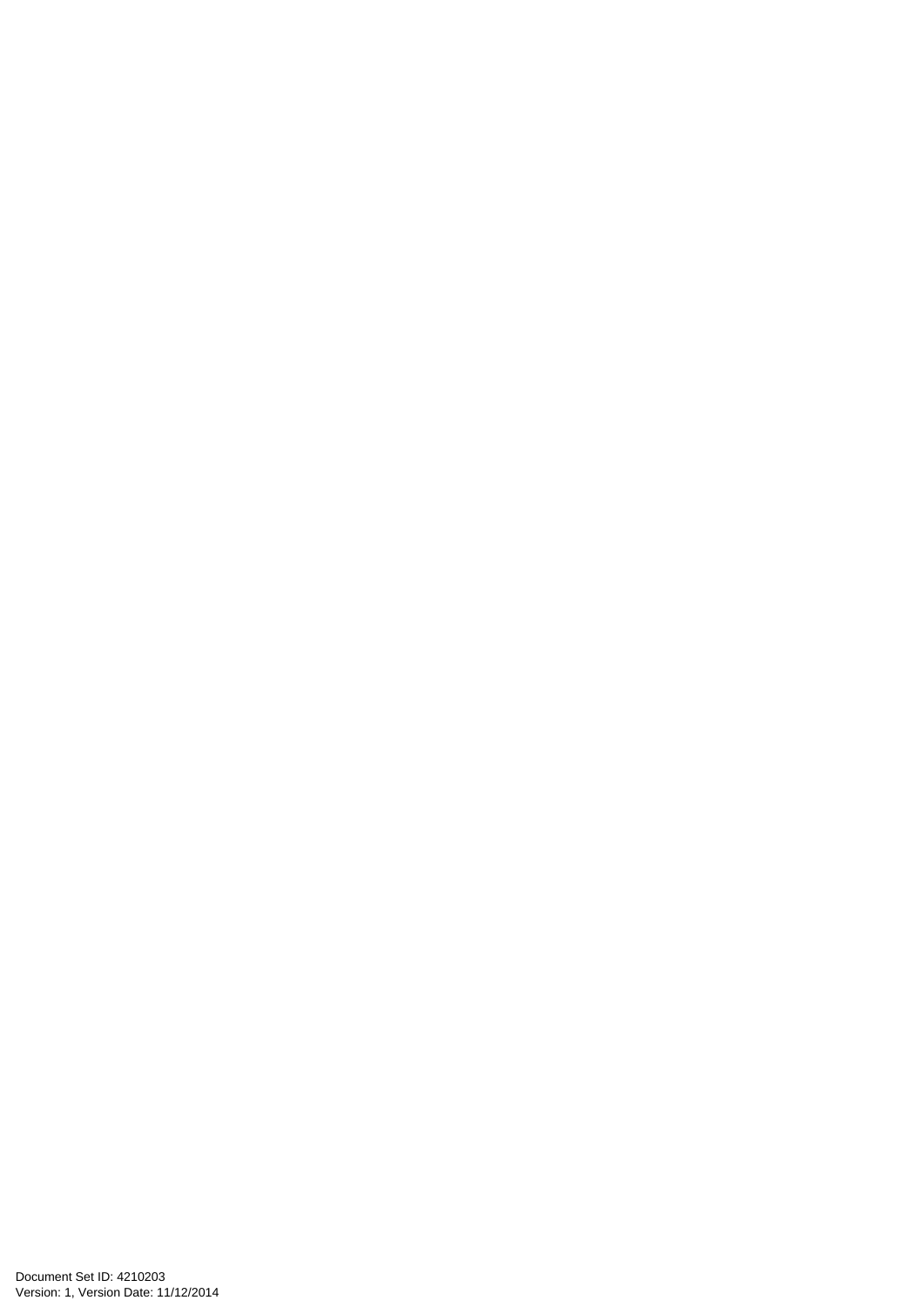# **CITY OF COCKBURN**

# **MINUTES OF SPECIAL COUNCIL MEETING HELD ON THURSDAY, 6 MARCH 2014 AT 6:00 PM**

#### **PRESENT:**

#### **ELECTED MEMBERS**

| Mr L Howlett       | Mayor (Presiding Member)    |
|--------------------|-----------------------------|
| Mrs C Reeve-Fowkes | Deputy Mayor                |
| Mr K Allen         | Councillor (Arrived 6.05pm) |
| Mr Y Mubarakai     | Councillor                  |
| Mr S Portelli      | Councillor                  |
| Ms L Smith         | Councillor                  |
| Mr S Pratt         | Councillor                  |
| Mr P Eva           | Councillor                  |
| Mr B Houwen        | Councillor                  |

#### **IN ATTENDANCE**

| Mr S. Cain<br>$\blacksquare$              | <b>Chief Executive Officer</b>            |
|-------------------------------------------|-------------------------------------------|
| Mr D. Green<br>$\blacksquare$             | Director, Governance & Community Services |
| Mr S. Downing<br>$\blacksquare$           | Director, Finance & Corporate Services    |
| Mr M. Littleton<br>$\blacksquare$         | Director, Engineering & Works             |
| Mr D. Arndt<br>$\blacksquare$             | Director, Planning & Development          |
| Ms S. Seymour-Eyles-                      | Manager, Corporate Communications         |
| Ms V. Viljoen<br>$\overline{\phantom{0}}$ | PA to Chief Executive Officer             |

#### **1. DECLARATION OF MEETING**

The Presiding Member declared the meeting open at 6.02pm.

#### **2. APPOINTMENT OF PRESIDING MEMBER (If required)**

N/A

#### **3. DISCLAIMER (To be read aloud by Presiding Member)**

Members of the public, who attend Council Meetings, should not act immediately on anything they hear at the Meetings, without first seeking clarification of Council's position. Persons are advised to wait for written

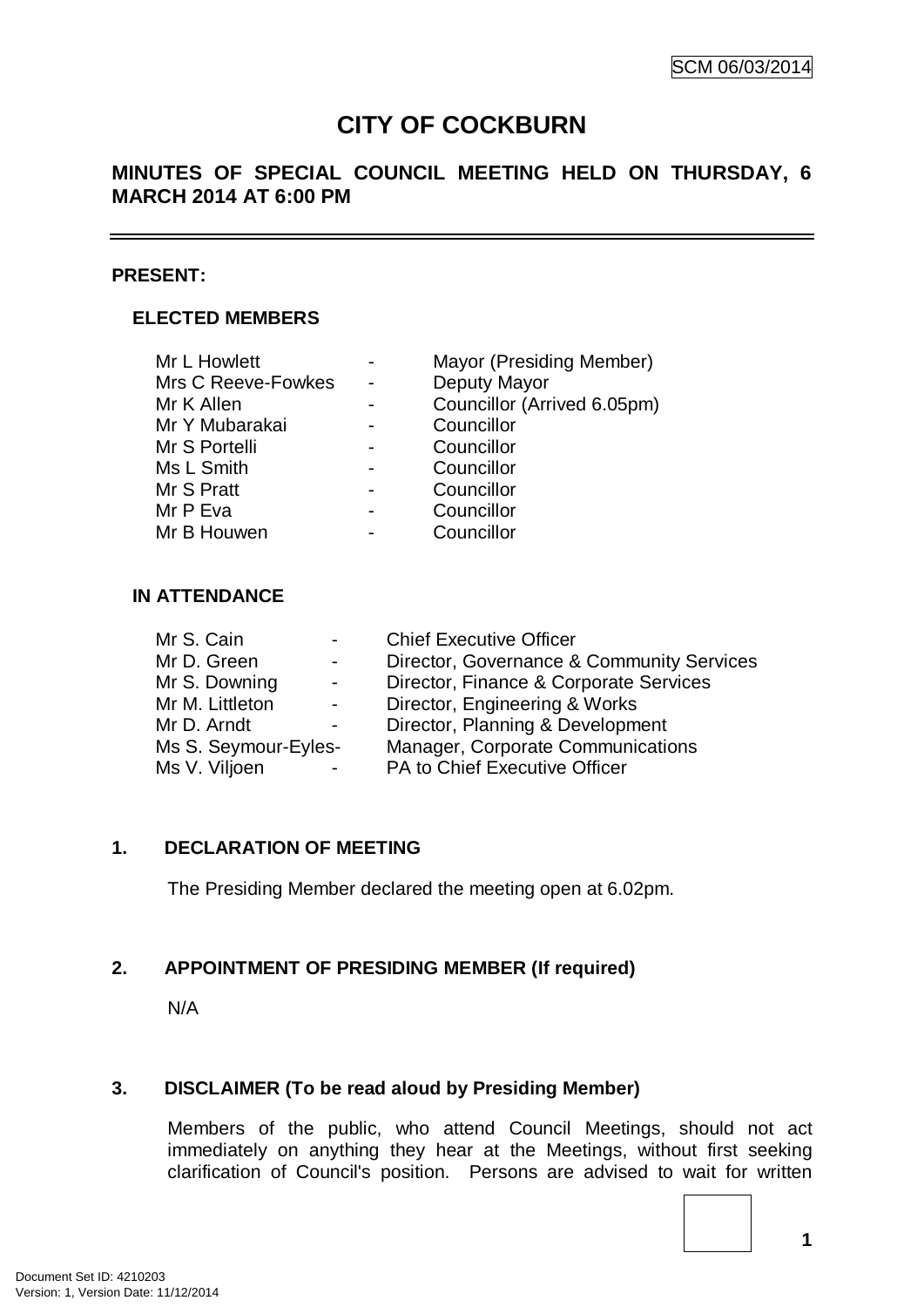advice from the Council prior to taking action on any matter that they may have before Council.

#### **4. ACKNOWLEDGEMENT OF RECEIPT OF WRITTEN DECLARATIONS OF FINANCIAL INTERESTS AND CONFLICT OF INTEREST (by Presiding Member)**

Nil

## **5 (SCM 06/03/2014) - APOLOGIES & LEAVE OF ABSENCE**

> Cir Lyndsey Wetton - Apology

#### **6 (SCM 06/03/2014) - PUBLIC QUESTION TIME**

#### *Mr Geoff Sach, Coogee Representing the Cockburn Community Steering Committee*

- Q1 Mr Sach requested that he and Mr Tony Romano, also a member of the above Committee, be granted the opportunity to make a short presentation to Council on the Committee's Proposal E1, which was part of the item being considered at the Special Council Meeting.
- A1 The Presiding Member advised Mr Sach that he would allow a presentation, bearing in mind the importance of the matter under consideration by Council, and would call Messrs Sach and Romano to make their presentation at the appropriate time.

#### **7. DECLARATION BY COUNCILLORS WHO HAVE NOT GIVEN DUE CONSIDERATION TO MATTERS CONTAINED IN THE BUSINESS**

Nil

#### **8 (SCM 06/03/2014) - PURPOSE OF MEETING**

The purpose of the meeting is to consider the City's submission to the Local Government Review Board on proposals that affect the City of Cockburn.

NOTE: AT THIS POINT, THE TIME BEING 6.05PM, CLR ALLEN JOINED THE MEETING.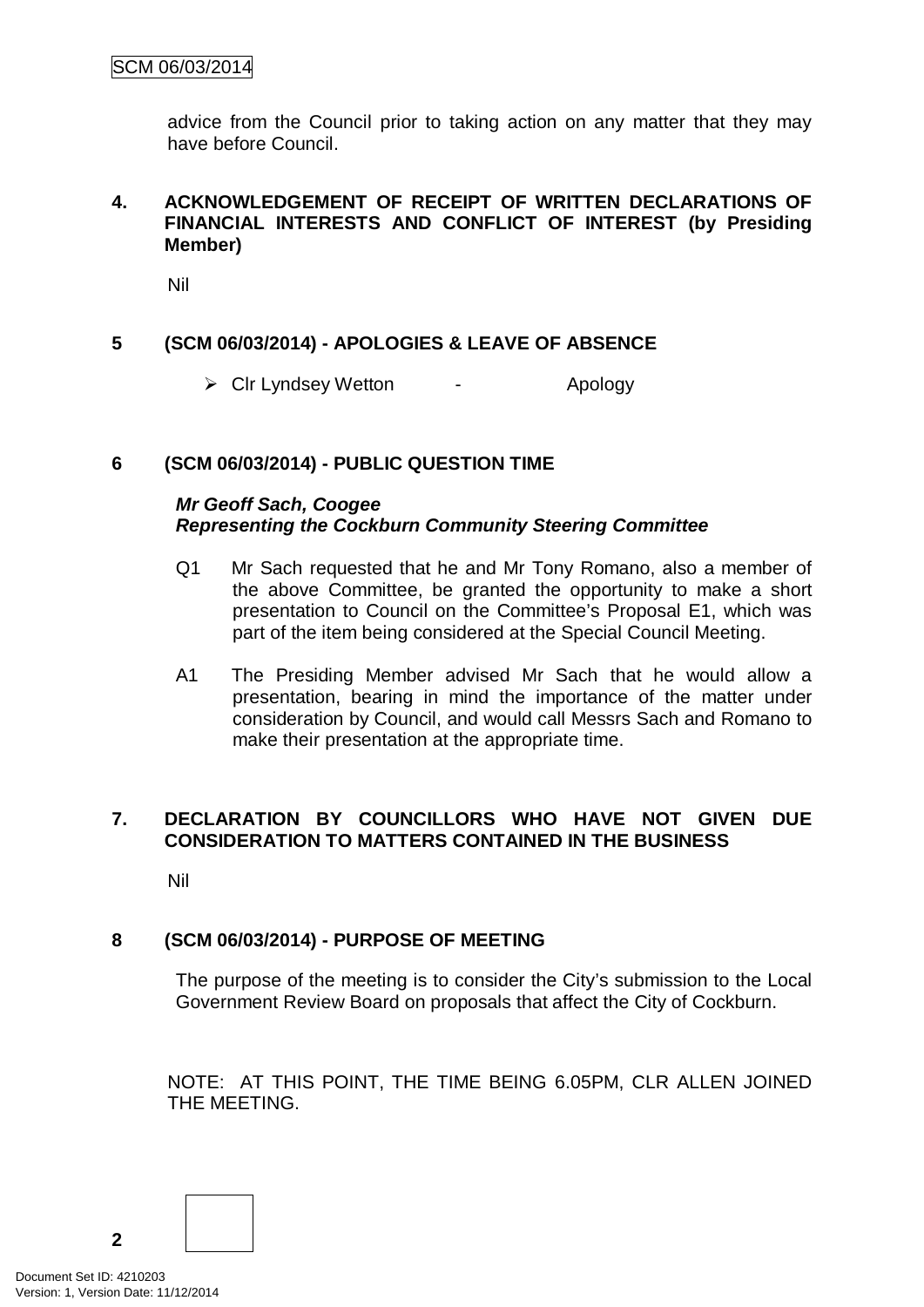AT THIS POINT IN THE MEETING, THE PRESIDING MEMBER INVITED MESSRS SACH AND ROMANO TO MAKE THEIR PRESENTATION TO COUNCIL AND ADVISED THEM OF THE PROCEDURE THAT WOULD BE FOLLOWED.

#### **9. COUNCIL MATTERS**

**9.1 (MINUTE NO 5261) (SCM 06/03/2014) - SUBMISSSION TO THE LOCAL GOVERNMENT ADVISORY BOARD ON PROPOSALS THAT IMPACT THE CITY OF COCKBURN (089/004) (S CAIN) (ATTACH)**

#### **RECOMMENDATION**

That Council:

- (1) advise the Local Government Advisory Board (LGAB) that its position on the Proposals that impact the City of Cockburn is as follows:
	- 1. Does Not Support Proposal 9 City of Melville Proposal 1 for the reasons outlined in this report;
	- 2. Does Not Support Proposal 10 City of Melville Proposals 2 and 3 for the reasons outlined in this report;
	- 3. Does Not Support Proposal 12 City of Fremantle Proposal for the reasons outlined in this report;
	- 4. Does Not Support Proposal 19 City of Kwinana Proposal for the reasons outlined in this report;
	- 5. Does Not Support Proposal 08/2013 Minister for Local Government Proposal for Melville for the reasons outlined in this report;
	- 6. Does Not Support Proposal 09/2013 Minister for Local Government Proposal for Fremantle / East Fremantle for the reasons outlined in this report;
	- 7. Does Not Support Proposal 10/2013 Minister for Local Government Proposal for Cockburn / Kwinana for the reasons outlined in this report; and
	- 8. Supports Proposal E1 Cockburn Community Steering Group, as an alternative to the City's own Proposal 20, as qualified in this report.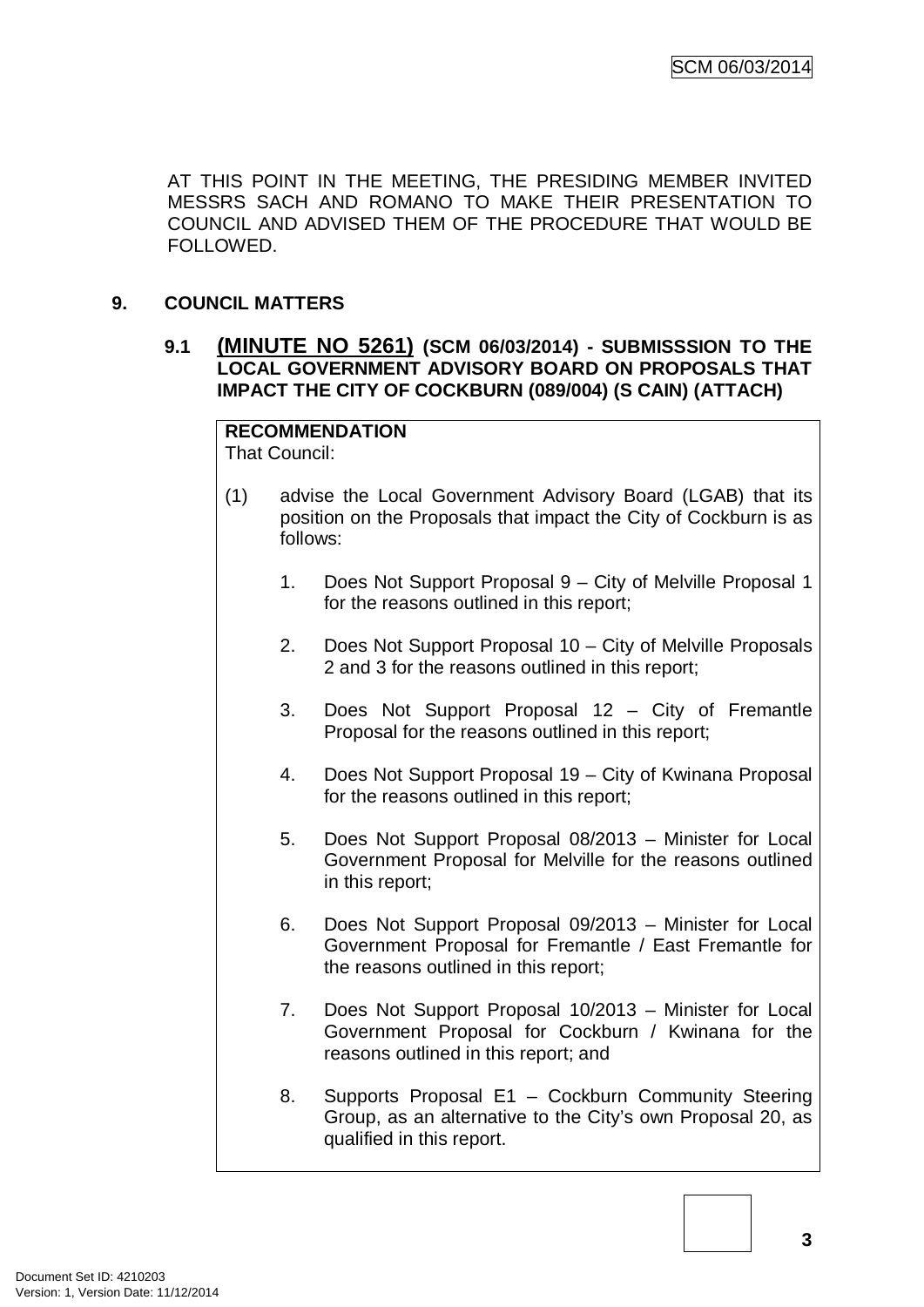(2) endorse the City continuing to work on detailed transition planning for the implementation of the City of Cockburn Sound, as outlined in its Proposal 20, so that it can achieve the effective creation of a new Local Government by 1 July 2015.

## **COUNCIL DECISION**

MOVED Mayor L Howlett SECONDED Clr S Pratt that Council adopt the recommendation with the following amendments:

- (1) and (2) as recommended;
- (3) increases the membership of its Local Implementation Committee (LIC) to include two (2) additional councillors, being Clr Steven Portelli and Clr Stephen Pratt;
- (4) invites the Cockburn Community Steering Committee to:
	- 1. nominate up to two (2) Co- chairpersons of the Committee to participate in the activities of the LIC in an advisory capacity, and
	- 2. seek expressions of interest from up to two (2) representatives of the Kwinana community, in the absence of formal involvement from the City of Kwinana, to participate in the LIC, in an advisory capacity;
- (5) informs the Chairperson of the Metropolitan Reform Implementation Committee (MetRIC) of Council's decision and requests an opportunity for the LIC to meet with the MetRIC at its next scheduled meeting; and
- (6) advises the Mayor and Chief Executive Officer of the City of Kwinana of Council's decision on this matter.

**CARRIED 9/0**

#### **Reason for Decision**

At the 13 February 2014 Council Meeting, Council resolved to seek to re-enter negotiations with the City of Kwinana regarding an amalgamation of the Cities of Cockburn and Kwinana. The City of

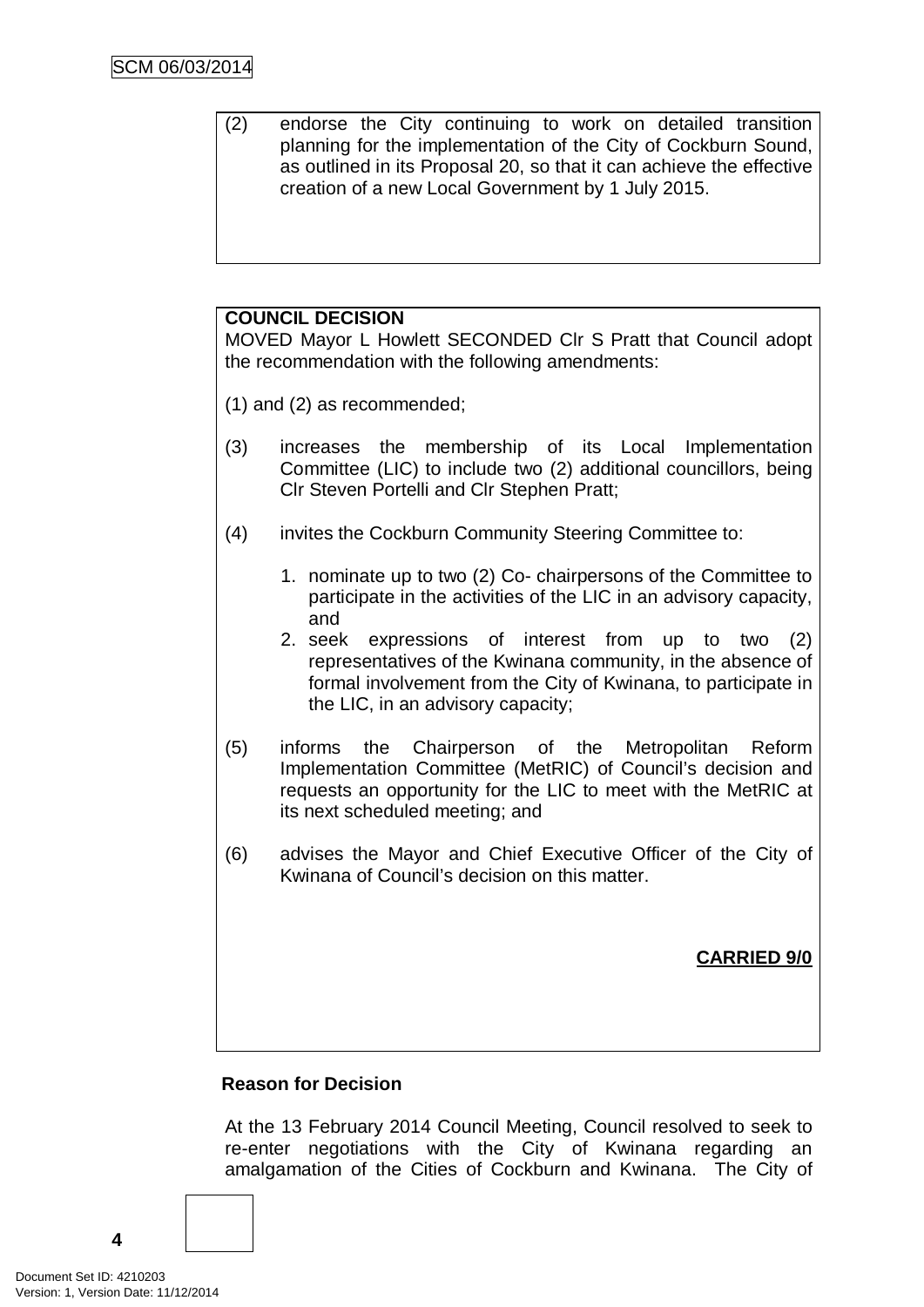Kwinana has since declined this offer, in order to pursue the Minister's proposal (Number 10/2013). In addition, the February 2014 Council resolution also committed Council to support the Cockburn Community Proposal (Number E1), if the City of Kwinana did not wish to discuss the amalgamation opportunity.

Given these circumstances, it is in the City of Cockburn's interest to progress the intent of the Community Proposal, which is to merge the Cities of Cockburn and Kwinana, with minor boundary modifications, as contained in its Proposal. This involves the activation of a LIC, in accordance with procedures outlined in the Department of Local Government and Communities' publication "Local Government Reform Toolkit". In the absence of formal participation by the identified partner Council (ie City of Kwinana), it is suggested that the Community Committee be invited to participate in the activities of the LIC. The Committee could also seek to identify community representatives from the affected partner District (Kwinana), based on their communications and discussions with their counterpart organisations. Given the potential for an outcome which could result in an imbalance of Council / community representation, it is considered appropriate to increase the representation from the City of Cockburn Council. It is also recommended that the role of the community representatives be contained to an advisory capacity, similar to that which applies to any community representation on a Council-sanctioned committee or group.

Finally, once assembled, the LIC should seek a formal meeting with the Metropolitan Reform Committee (MetRIC), as the body appointed to oversee the Government's reform process.

## **Background**

In February 2009 the State Government initiated a process for reform of Local Government in Western Australia. The initial culmination of this process was a report by the Metropolitan Local Government Review Panel in October 2012, colloquially known as the 'Robson Report'. That report recommended the retention of the City of Cockburn as a stand-alone Local Government, with 12 Local Governments in the metropolitan area.

The State Government subsequently resolved to not release its own position on Local Government Reform until after the March 2013 State Election. In July 2013 the Government released an alternate blueprint for change that proposed 14 Local Governments in the metropolitan area, with a simple amalgamation of the Cities of Cockburn and Kwinana as part of this mix.

Following a lengthy series of negotiations between the Cities of Cockburn and Kwinana, each Council met in September 2013 to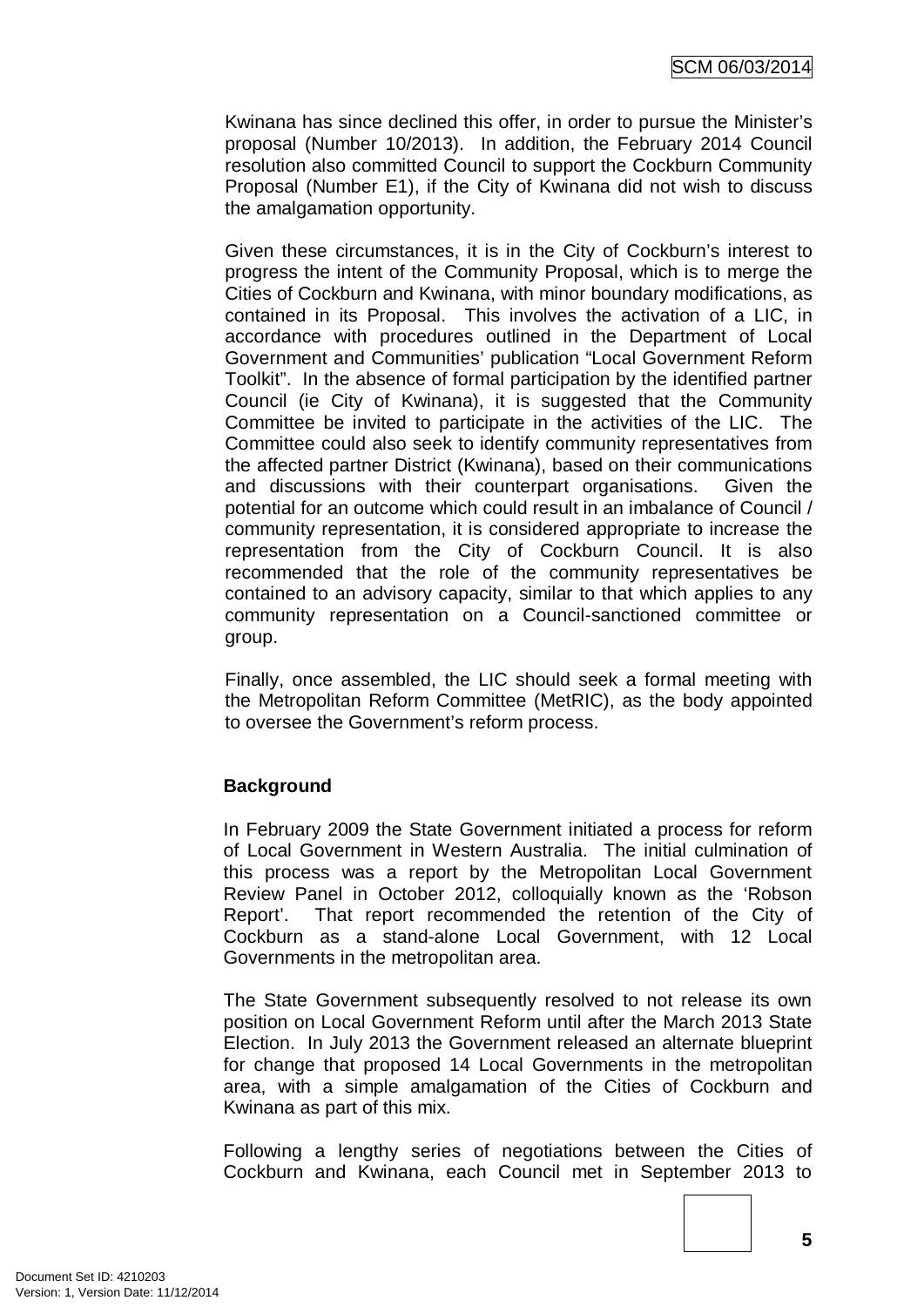resolve a position on an amalgamation. Cockburn Council resolved not to proceed with an amalgamation; a position subsequently also resolved by the Kwinana Council. The State Government had requested that all Local Governments lodge Proposals with the Local Government Advisory Board (LGAB) by 4 October 2013 so that it could implement its proposed blueprint.

However, on 17 October 2013 the Kwinana Council met to consider another Proposal to the LGAB. This Proposal was for a boundary adjustment that expanded Kwinana's boundaries up to Beeliar Drive, to include around half of the District of Cockburn within the City of Kwinana. The Proposal was prepared without any reference to residents, ratepayers or other stakeholders in the City of Cockburn.

Following Local Government elections on 19 October 2013, the new Cockburn Council met on 24 October 2013 to consider its own new Proposal on a merger with Kwinana. Council resolved to lodge a Proposal for a boundary adjustment that would include all of Cockburn and Kwinana within a new Local Government, to be called the City of Cockburn Sound. This Proposal was consistent with the July 2013 boundaries endorsed by the State Government.

However, in November 2013 the State Government announced that in light of the submissions received it was now proposing another model with 15 Local Governments. New Local Governments would be created that included expanded Cities of Fremantle, Kwinana and Melville. The Government advised that it would make formal Proposals to the LGAB to this effect.

#### **Submission**

N/A

#### **Report**

The Local Government Reform process is a protracted affair that has now run for five years. Following the request for Local Governments to make submissions to the LGAB, the LGAB had received 20 Proposals as at the end of October 2014. The Government's change of tack in November 2013 on its own preferred model, saw the Minister for Local Government lodge a further 12 Proposals in late November 2013. A single Proposal was also lodged by electors in December 2013, known as the Cockburn Community Group Steering Committee. One further Proposal was also lodged by Shire of Serpentine-Jarrahdale, bringing to 34 the number of Proposals that the LGAB would need to consider.

As required under the Local Government Act, the LGAB initiated a public submission period at the end of January 2014, which extends until 13 March 2014. The LGAB has invited submissions to be lodged on any of the 34 Proposals.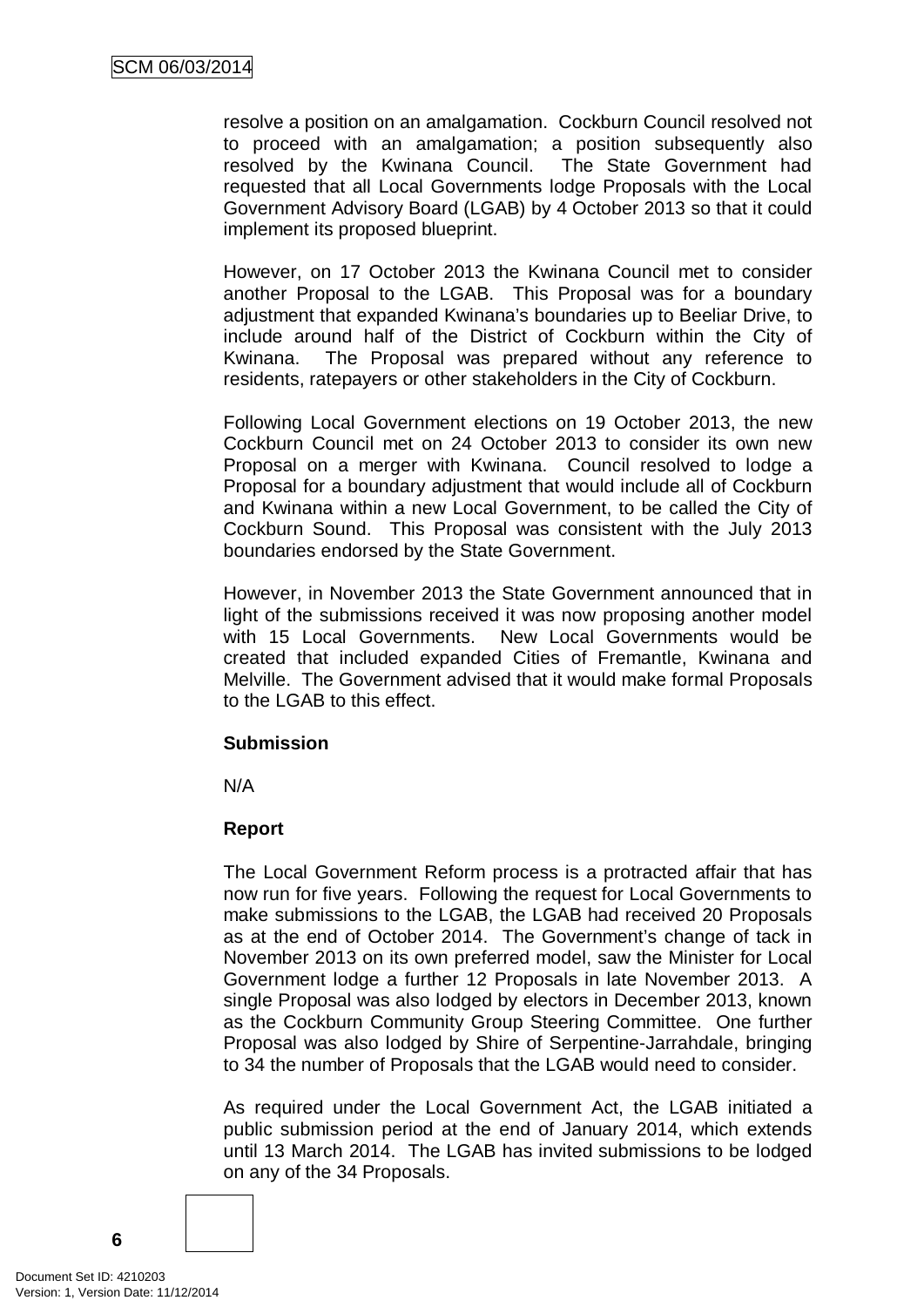Proposals Impacting the City of Cockburn. Nine of the Proposals before the LGAB directly impact the City of Cockburn and a further two impact a full merged Cockburn –Kwinana. These Proposals are:

- 1. Proposal 9 City of Melville 1
- 2. Proposal 10 City of Melville 2 & 3
- 3. Proposal 12 City of Fremantle
- 4. Proposal 19 City of Kwinana
- 5. Proposal 20 City of Cockburn
- 6. Proposal 08/2013 Minister for Local Government (Melville)
- 7. Proposal 09/2013 Minister for Local Government (Fremantle/East Fremantle)
- 8. Proposal 10/2013 Minister for Local Government (Cockburn / Kwinana)
- 9. Proposal E1 Cockburn Community Steering Group.

Of the nine that directly impact the City of Cockburn only two; Proposals 20 and E1 support the retention of the current district of Cockburn.

The majority of the other seven Proposals contain little reference to the Cockburn community. None of them include comment from community residents, ratepayers or stakeholders.

Of these Proposals the least detailed are those submitted by the Minister for Local Government. His Proposals are very superficial and do not attempt to address in any detail the criteria contained within Schedule 2.1 of the Local Government Act (1995). Schedule 2.1, which details the provisions for creating, changing the boundaries of and abolishing districts, has also been used by the Minister to recommend the abolition of the City of Cockburn as part of Proposal 10/2013.

Response to Proposals. A detailed review has been conducted of each of the Proposals impacting the City, with the exception of the City's own Proposal 20. It is self-evident that the City continues to endorse its own Proposal.

The review looks at the competing Proposals using the criteria of s5 (2) of Schedule 2.1, which requires the LGAB to have regard to:

- a) Community of interests,
- b) Physical and topographical features,
- c) Demographic trends,
- d) Economic factors
- e) The history of the area
- f) Transport and communication
- g) Matters affecting the viability of local governments, and
- h) The effective delivery of services.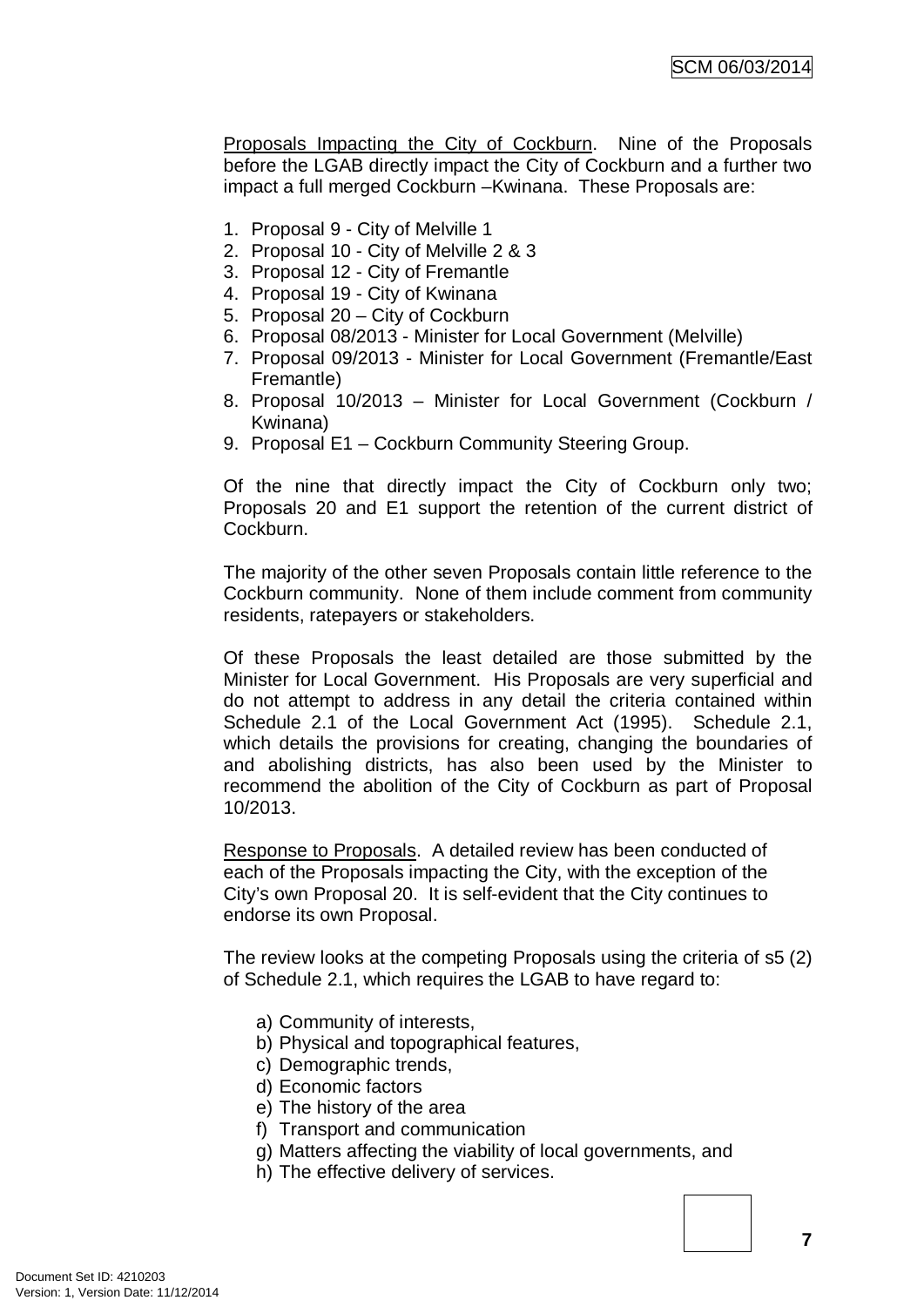The overlapping nature of many of the Proposals before the Board makes it a complex task to look at each of the Proposals, against each criterion, in isolation. Accordingly, Attachment 1 has taken a combined approach, while also including supporting material, such as maps, graphs and charts, which highlight the points articulated. Attachments 2 to 9 then summarise the points for each separate Proposal against the criteria.

Transition Planning. The City recently presented on its own Proposal to a number of LGAB panel members. The City included details of a comprehensive operating plan for the creation of the City of Cockburn Sound. The details of these plans will be presented to the City's Local Implementation Committee (LIC) in the near term. While the City had written to the City of Kwinana inviting its representatives to participate in the LIC, there has only been a negative response to this offer to date. Should no agreement be received by 13 March 2014, the Council could look at the possibility of including alternative Kwinana representatives on the LIC.

To have an effective transition in place for the new Local Government by 1 July 2015, the first stages of transition need to occur later this year. The City has taken the necessary steps to achieve this and is accordingly working through its critical path for this project.

Conclusion. The LGAB has a complex task to achieve review of the 34 Proposals it has received. The City maintains that for Local Government Reform to be effective it needs to follow the example of similar successful models adopted in other States. The essence of these is that reform models:

- were not complex,
- predominantly joined whole Local Governments together;
- were not expensive,
- built fiscally sustainable Local Governments that had income according to their lifecycle needs and;
- minimised the impact on customers, residents, ratepayers and staff.

The only Proposals that achieve this for Cockburn and Kwinana residents, ratepayers, employees and other stakeholders are Proposals 20 and E1.

## **Strategic Plan/Policy Implications**

#### **Leading & Listening**

- *Effective and constructive dialogue with all City stakeholders.*
- *Effective advocacy that builds and manages relationships with all stakeholders.*

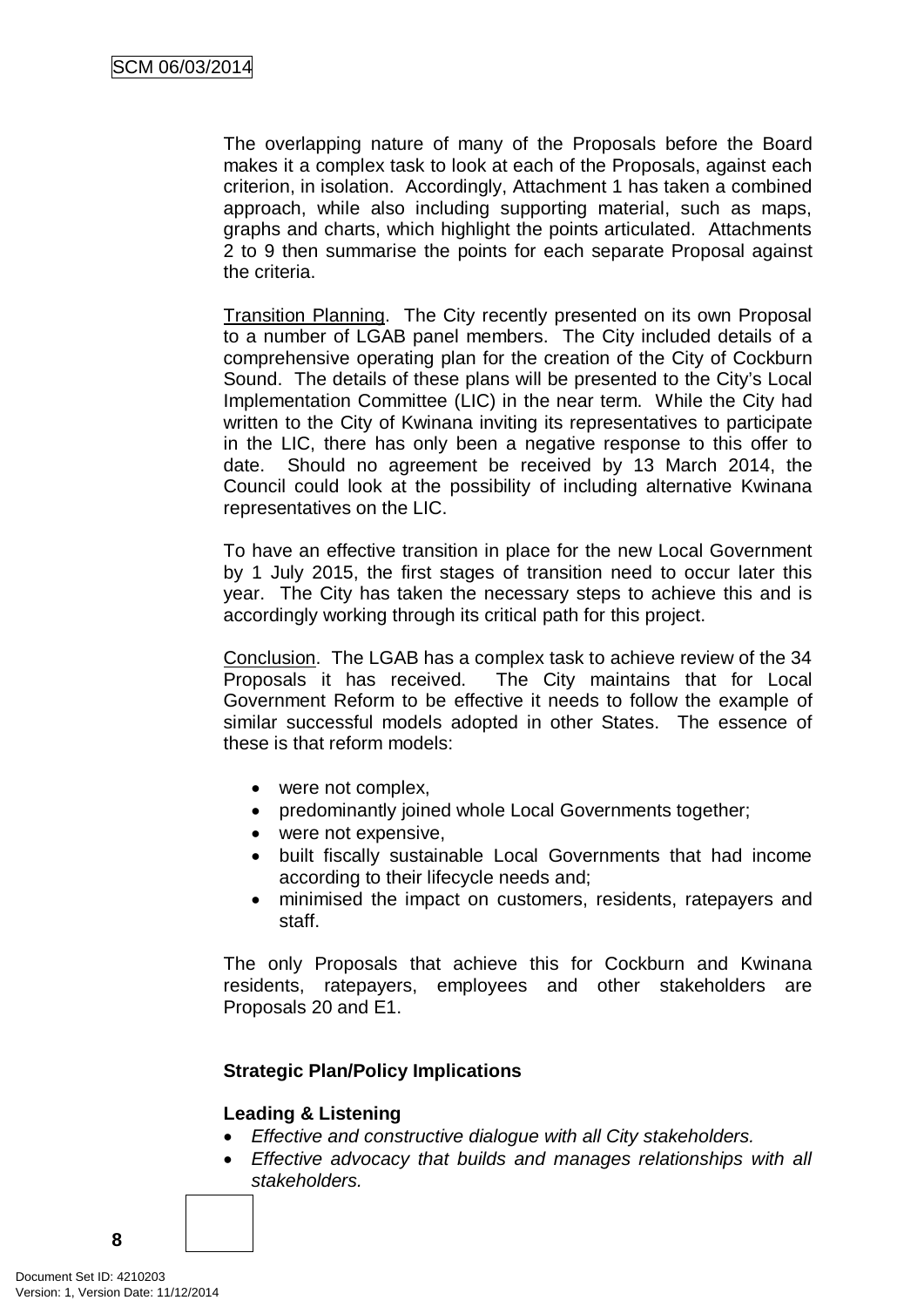#### **Budget/Financial Implications**

The creation of the City of Cockburn Sound has been costed at \$7.5M. Provision for some expenditure associated with transition planning will be made in the City's FY14/15 budget. However, until the issue of the Governor's Orders for creation of the new Local Government it will remain unclear what, if any, financial assistance the State Government is going to offer to assist with the amalgamation.

With the exception of Proposals 20 and E1, all of the competing Proposals have a deleterious impact on the financial sustainability of a future Cockburn-Kwinana Local Government. Details of this are contained in a report prepared by the AEC Group that is available on the City's website.

#### **Legal Implications**

N/A

## **Community Consultation**

The City has widely promoted the LGAB's public consultation phase and thousands of our residents, ratepayers and other stakeholders have provided submissions to the LGAB.

#### **Attachment(s)**

- 1. Covering Submission on Proposals 9, 10, 12, 19, 08/2013, 09/2013, 10/2013 and E1.
- 2. Submission on Proposal 9 City of Melville 1.
- 3. Submission on Proposal 10 City of Melville 2 & 3.
- 4. Submission on Proposal 12 City of Fremantle.
- 5. Submission on Proposal 19 City of Kwinana.
- 6. Submission on Proposal 08/2013 Minister for Local Government Melville.
- 7. Submission on Proposal 09/2013 Minister for Local Government Fremantle / East Fremantle.
- 8. Submission on Proposal 10/2013 Minister for Local Government Cockburn / Kwinana.
- 9. Submission on Proposal E1 Cockburn Community Steering Group.

## **Advice to Proponent(s)/Submissioners**

There is no requirement for the City to advise other affected Local Governments of the details of its Submissions to the LGAB.